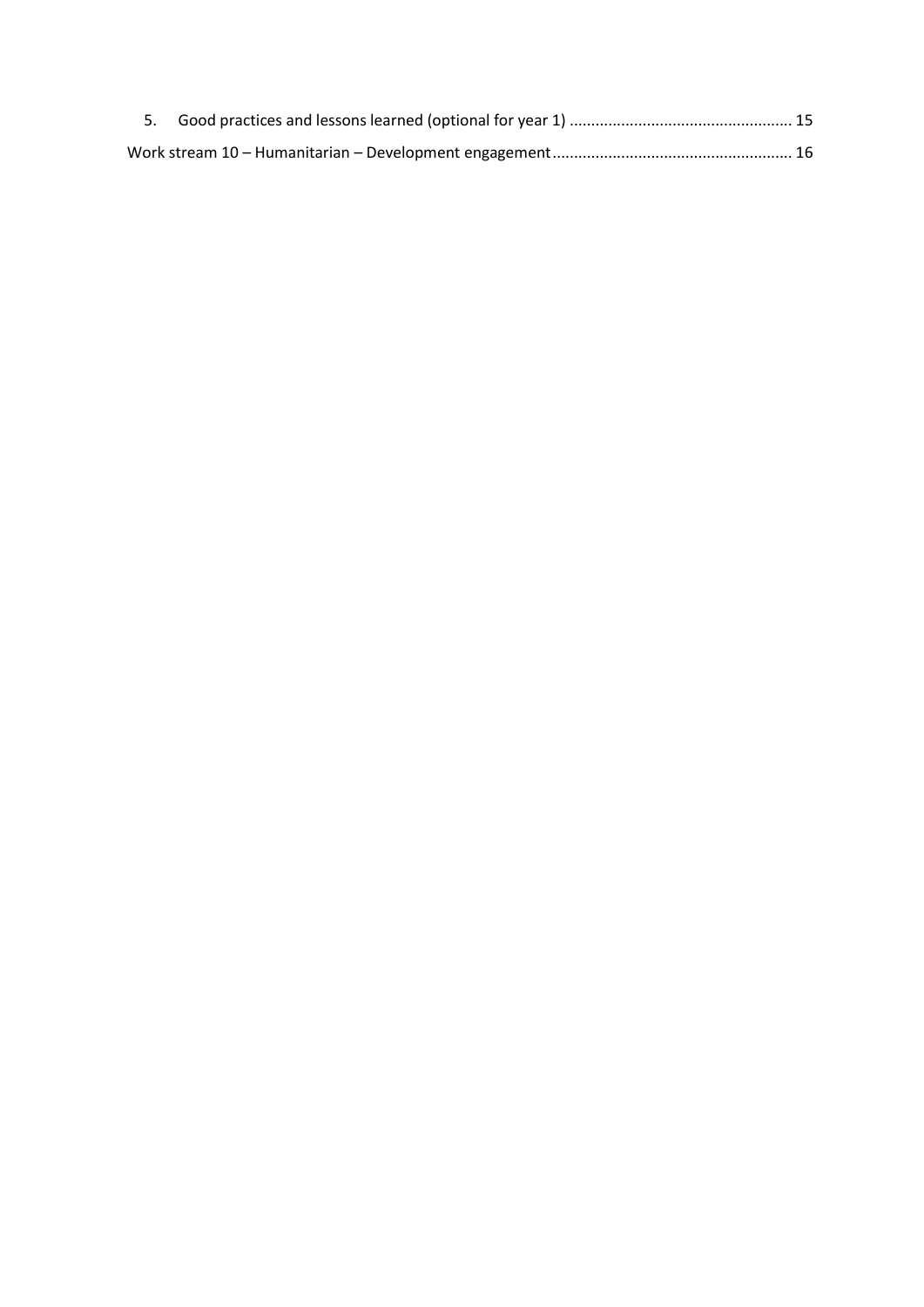## <span id="page-2-0"></span>**Work stream 1 – Transparency**

*CARE currently is not actively engaged in the Transparency work stream, but will apply outcomes from the Work stream along with our commitment to transparency under the Charter4Change (see under Work Stream 2). This includes in particular greater transparency regarding resource transfers to local and national responders and the actual costs of delivering programs in particular contexts.*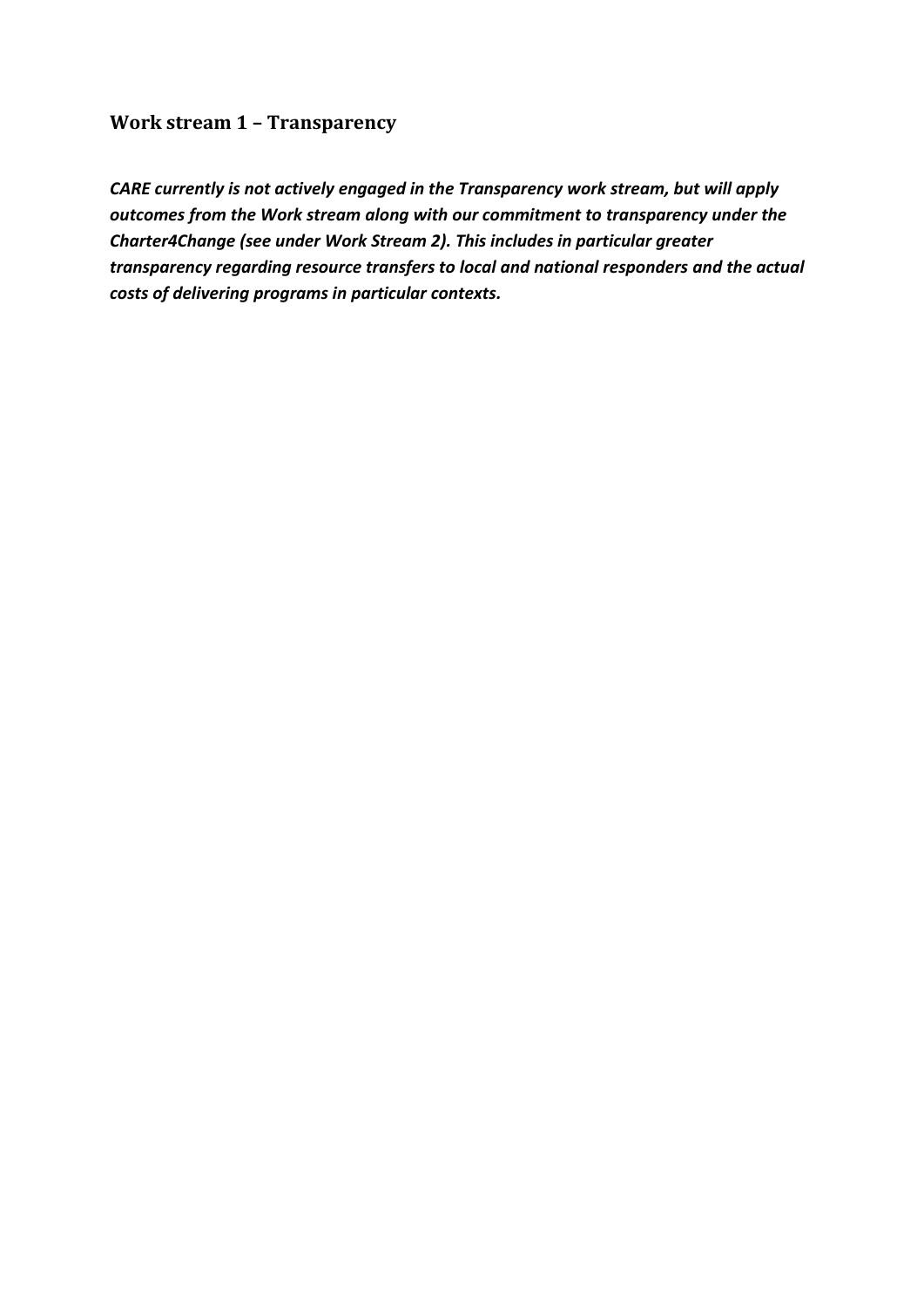#### <span id="page-3-1"></span><span id="page-3-0"></span>**Work stream 2 - Localization**

#### **1. Baseline (only in year 1)**

Where did your organisation stand on the work stream and its commitments when the Grand Bargain was signed?

- The majority of CARE's humanitarian work is delivered with local/national partners. In *addition, partnership is one of the key tenets of CARE's Humanitarian and Programme Strategies. However, there is still progress to be made internally to translate this commitment into action. In particular, more concerted effort is needed within the CARE Confederation to ensure that partnerships are more equal and strategic, with local partners taking a greater lead role and share of the resources.*
- *At the time the Grand Bargain was signed CARE had no data on the proportion of humanitarian funding it was delivering through local or other partners.*
- *CARE had recently signed up to the Charter4Change [\(www.charter4change.org\)](http://www.charter4change.org/) which outlines 8 commitments of INGOs to change the ways we work with and relate to national NGO partners, and was launched at the WHS Global Consultation in October 2015. The Charter4Change includes the following commitments which relate directly, and indeed are mirrored, in the Grand Bargain localisation commitments:* 
	- o *Increasing our transparency around resource transfers to southern-based national and local NGOs,*
	- o *Increasing direct funding to southern-based NGOs for humanitarian action, to 20% by May of 2018,*
	- o *Moving away from a subgranting approach to more strategic partnerships with local actors,*
	- o *Ensure we don't undermine local capacity by recruiting national NGO staff during the first 6 months of an emergency and through the provision of robust organisational support and capacity strengthening including allocation of resources to partners for capacity building,*
	- o *Publishing the percentages of our humanitarian budget which goes directly to partners for humanitarian capacity building, by May 2018,*
	- o *Paying adequate administrative support.*

#### **2. Progress to date**

<span id="page-3-2"></span>Which concrete actions have you taken (both internally and in cooperation with other signatories) to implement the commitments of the work stream?

- *CARE has become a full member of the Missed Opportunities Consortium, joining the original 5 UK-based INGOs in researching and showing evidence of the potential of partnerships in humanitarian action. The 'Nepal Earthquake response' report was produced in 2016, outlining a number of lessons learnt on localizing aid. CARE also developed several learning papers on localizing aid, including a meta-analysis of lessons learned on partnership from CARE's disaster response evaluations over the past 7 years, a case study on the Cyclone Winston partner-led response in Fiji, and a study on the potential of partnership for gender-transformative humanitarian response.*
- *Progress on measurement: CARE has begun to establish an agency-wide baseline against the commitments and has begun documenting current practice and gaps (e.g. inventory of*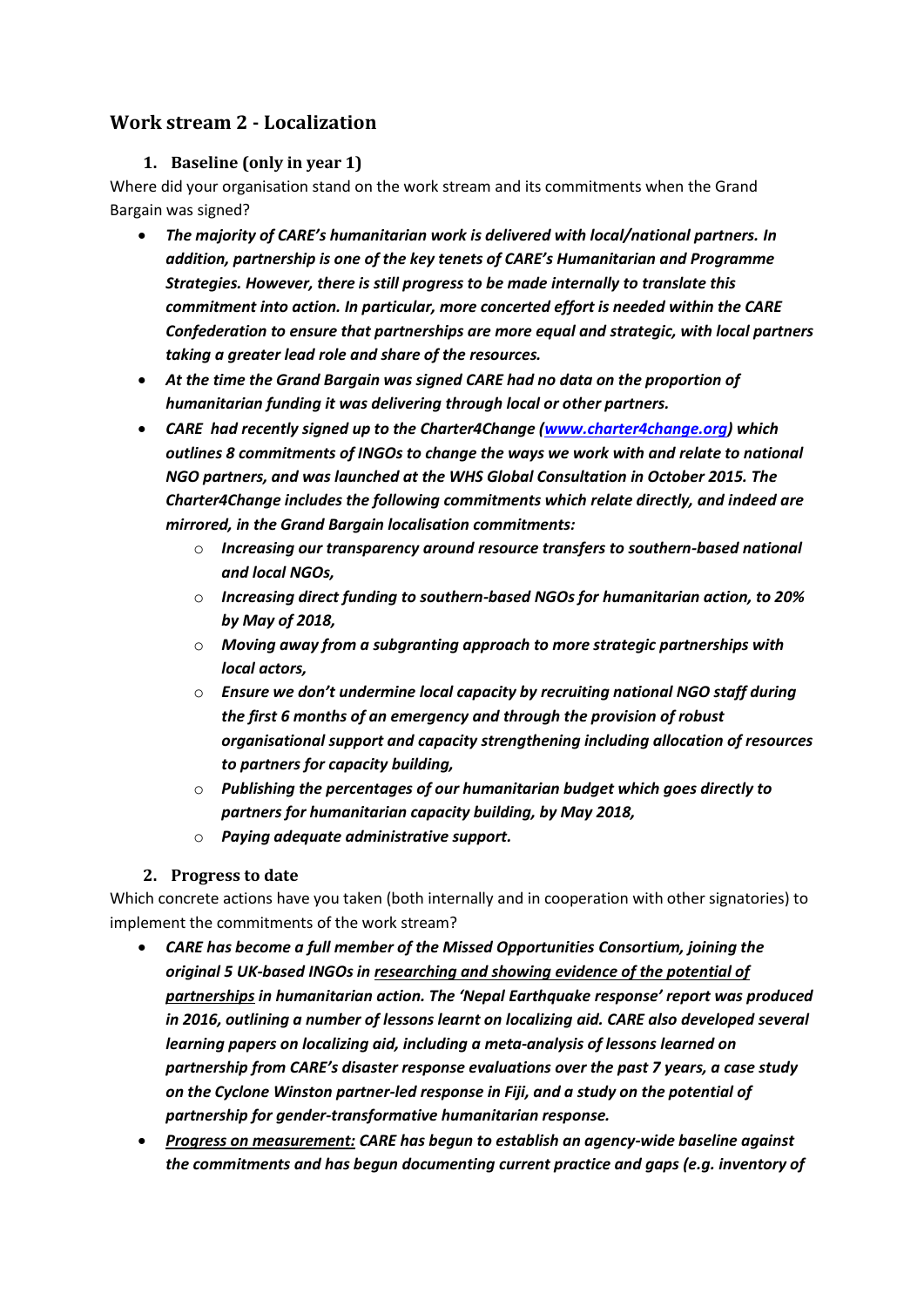*types of organizations we partner with, partnership approaches used (extent of use of subgranting) and identifying challenges to more transformative partnerships. In doing this we have encountered the following challenges:*

- o *Data is challenging to extract as no agency-wide system currently tracks this type of data, forcing us to rely on proxy indicators for now*
- o *The localization marker is still under development, with some terms remaining unclear; there is need to agree on definitions for data to be comparable across signatory agencies*
- o *Linking C4C commitment (and measurement) with related WHS, CHS and localization commitments (in an effort not to duplicate measurement and reporting efforts) – the development of a localization marker that encompasses these various dimensions would help*
- o *More challenging to collect qualitative data vs. quantitative, especially agencywide (e.g. quality of partnerships)*
- *Clarity on definition of what is 'local': CARE has internally developed thinking on definitions as they apply to Northern and Southern members of the CARE family, and shared this thinking with collective efforts (in particular the IASC Humanitarian Financing Taskforce) to define 'Local'.*
- *Removing barriers: CARE has initiated an internal review process of what barriers currently exist within the organization (and the larger humanitarian system), what needs to be done to remove them and create incentives for partnering with local responders. This led to the creation of a CARE-wide High Level Reference Group on Humanitarian Partnership tasked with clarifying CARE's intent for partnering, identifying priority areas for change, and securing high-level commitment to enact this change.*
- *Coordination mechanisms: As part of the Missed Opportunities Consortium, CARE has collaborated with UNOCHA to advance thinking and practice around making coordination more local. A joint workshop took place in Dec. 2016 with global cluster coordinators.*
- *CARE has also worked to proactively analyse the risk impacts of localisation and is discussing with peer agencies the most effective ways to mitigate those risks.*

#### **3. Planned next steps**

<span id="page-4-0"></span>What are the specific next steps which you plan to undertake to implement the commitments (with a focus on the next 2 years)?

- *CARE will adapt its measurement systems to capture spending through local partners, applying collectively agreed definitions.*
- *Consistent input into the Charter4Change, as a member of its Steering Committee, thereby sharing lessons learnt and good practice with other signatories and endorsers of the Charter.*
- *A number of initiatives are under way to make CARE more 'fit-for-partnering' including:* 
	- o *The clarification of CARE's intent for partnering in humanitarian action, and the development of a coordinated and coherent approach across the CARE Confederation to make the organization more fit-for-partnering*
	- o *Increased research to contribute evidence of the potential of partnership, in particular researching the interface between gender and localization )*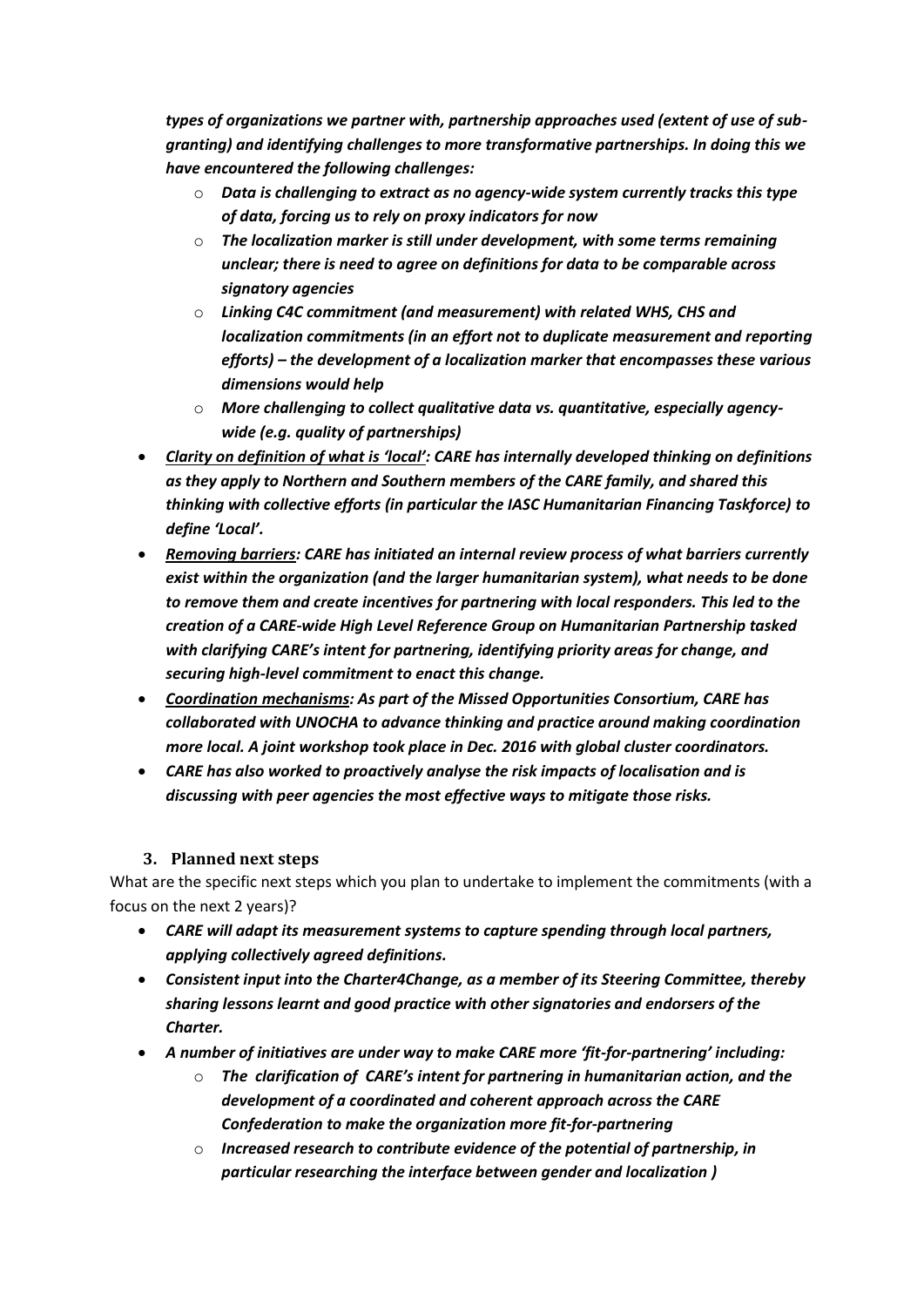- o *Increased investment in CARE's capacity to partner in humanitarian action (e.g. a new CI-wide Humanitarian Partnership position and deployable positions focused on Partnership), increased efforts to advocate on localization, increased support to CARE country offices in partnering in emergencies (suite of tools, remote support, relaying good practice)*
- o *Reducing inefficiencies and adapting internal systems to make them more agile and fit for partnering in emergency response (with a focus on procurement and financial management systems).*
- o *Revising CARE's Emergency Preparedness Planning process to make it more 'fit-forpartnering', with a focus on enhancing: (1) the predictability of a partnered response, and (2) the institutional readiness of CARE and its partner organizations to respond together.*

#### **4. Efficiency gains (optional for year 1)**

<span id="page-5-0"></span>Please indicate, qualitatively, efficiency gains associated with implementation of GB commitments and how they have benefitted your organisation and beneficiaries.

 *CARE does not necessarily anticipate immediate cost savings/efficiency gains through our commitment to local action – the priority for us is better, faster and more appropriate relief. This is due to the fact that partnering requires significant investment and change in our current work practices. This will take time and effort but is ultimately both just and fair to local actors but also more efficient for providing more and better aid to affected people.* 

#### <span id="page-5-1"></span>**5. Good practices and lessons learned (optional for year 1)**

Which concrete action(s) have had the most success (both internally and in cooperation with other signatories) to implement the commitments of the work stream? And why? *Nothing to report*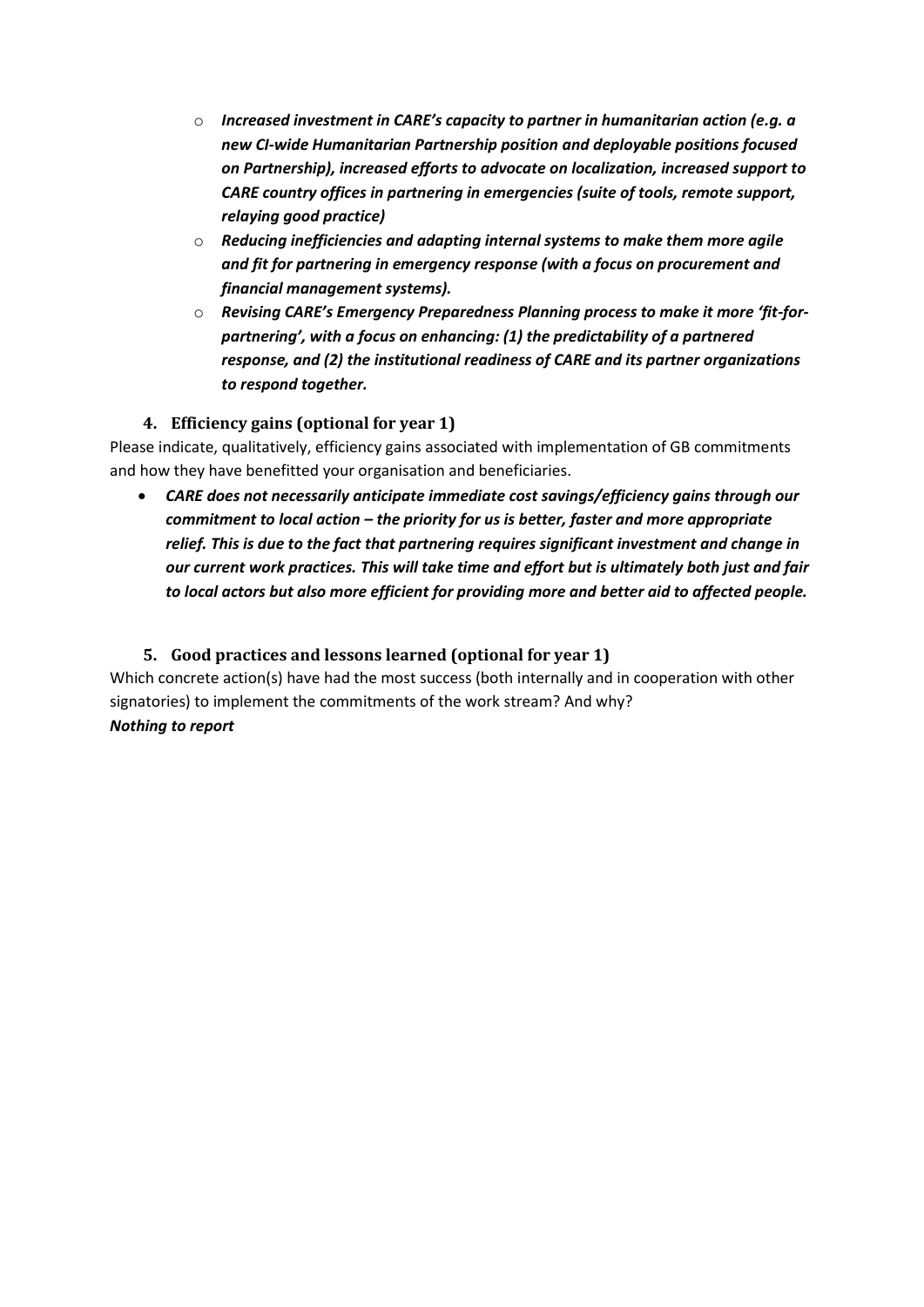### <span id="page-6-1"></span><span id="page-6-0"></span>**Work stream 3 - Cash**

#### **1. Baseline (only in year 1)**

Where did your organisation stand on the work stream and its commitments when the Grand Bargain was signed?

 *At the time the Grand Bargain was signed CARE was unable to monitor the proportion of our program delivered through cash.* 

#### **2. Progress to date**

<span id="page-6-2"></span>Which concrete actions have you taken (both internally and in cooperation with other signatories) to implement the commitments of the work stream?

- *Since signing the Grand Bargain CARE has established an internal cash policy group, and has hired two global cash technical staff to support our cash programming.*
- *Building up relevant private sector contacts. Most recently, we have been developing our relationship with GSMA, RedRose and Segovia*
- *Sharing lessons learnt with other agencies, mobile network operators and donors from our cash programme in Zimbabwe where we reached 72,000 drought affected HH's with MPG's through mobile money.*
- *Working with our teams in Yemen, Mozambique, Lebanon to deliver e-transfers*
- *CARE has stepped up its engagement with the Global Cash working Group and the Geneva Cash Advocacy Network, identifying a clear confederation Cash lead and joining up approaches to cash across different CARE members.*
- *CARE has taken action to change its internal system to enable monitoring of the proportion of our humanitarian program delivered through cash methodologies.*

#### **3. Planned next steps**

<span id="page-6-3"></span>What are the specific next steps which you plan to undertake to implement the commitments (with a focus on the next 2 years)?

- CARE will develop a cash strategy that will outline CARE's vision re: CTP, what we see as success and the roadmap for how we will get there.
- CARE will begin monitoring the proportion of our humanitarian program delivered through cash methodologies.
- We will more systematically take up training opportunities, for example, in April 2017 CARE staff will join the CaLP training of trainers on the core skills for programming in Ethiopia. We are also identifying CTP training opportunities for Key Humanitarian managers.
- CARE is launching the process of developing an internal data gathering and analysis system, which would allow to maximize learning generated through cash interventions. We will research, learn and document best practice approaches to cash transfer programming, including multi-purpose cash and how it contributes to building disaster resilience, and how to do CTP during a financial liquidity crisis. In addition, we are also building our capacity to analyse CTP, both through staff and software solutions.
- CARE has secured funding to problem-solve around key issues in delivering cash assistance in infrastructurally challenged environments with limited liquidity and connectivity.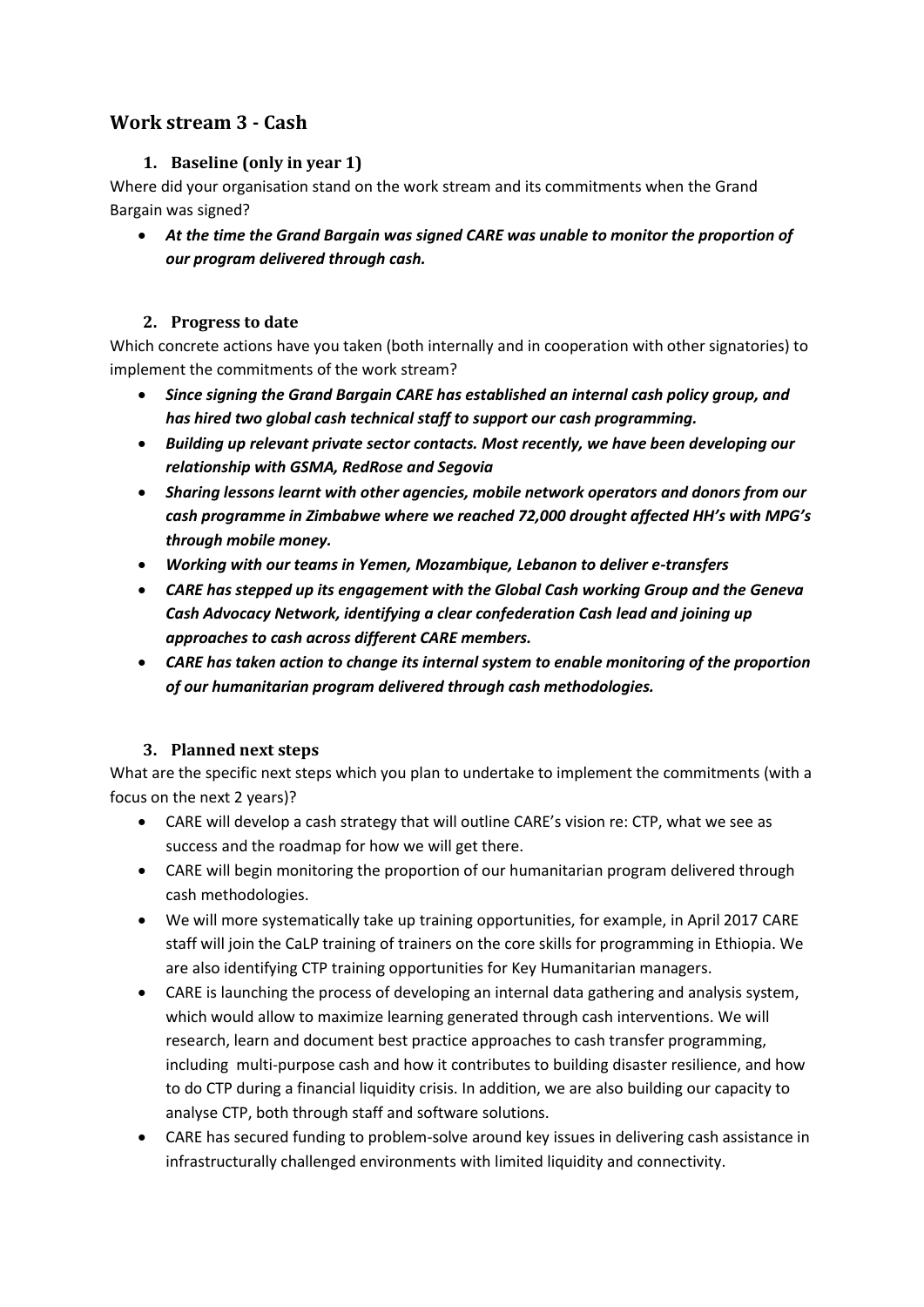#### **4. Efficiency gains (optional for year 1)**

<span id="page-7-0"></span>Please indicate, qualitatively, efficiency gains associated with implementation of GB commitments and how they have benefitted your organisation and beneficiaries.

#### <span id="page-7-1"></span>*Nothing to report*

#### **5. Good practices and lessons learned (optional for year 1)**

Which concrete action(s) have had the most success (both internally and in cooperation with other signatories) to implement the commitments of the work stream? And why?

*Nothing to report*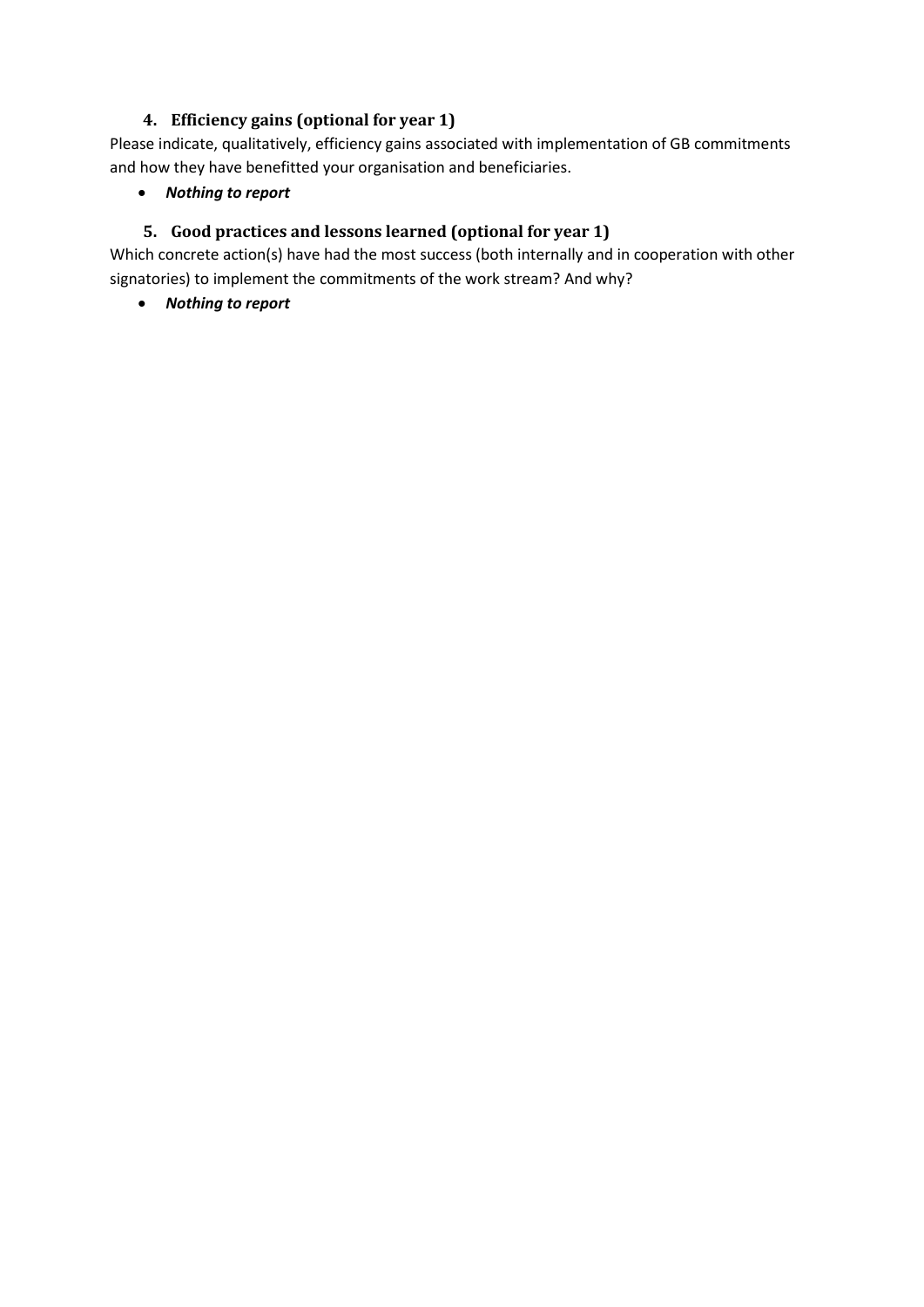## <span id="page-8-0"></span>**Work stream 4 – Management costs**

*CARE currently has no specific actions planned under the Management Costs work stream. However, we constantly seek efficiencies and cost effectiveness throughout our program where this does not negatively affect our impact for affected people.*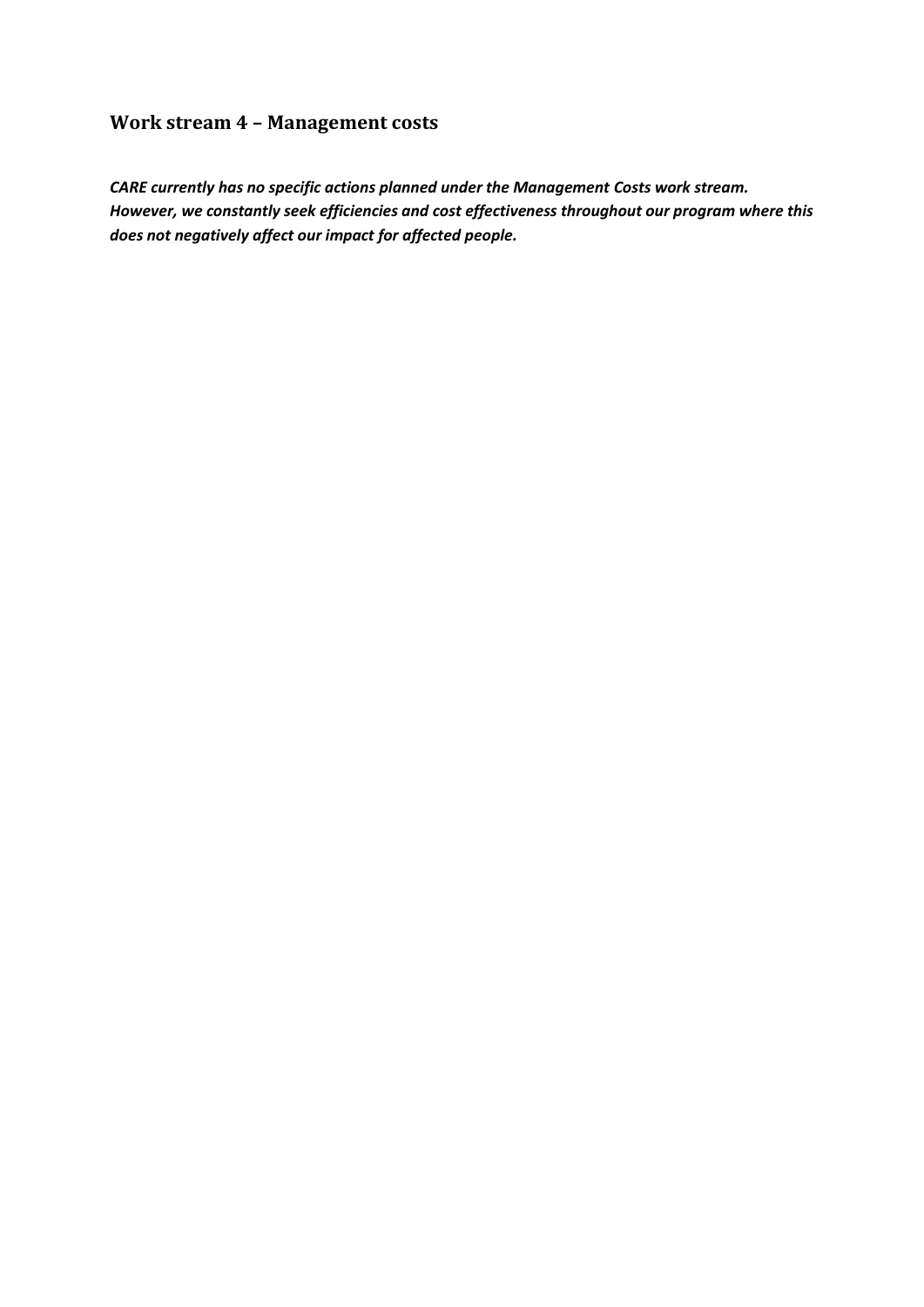#### <span id="page-9-0"></span>**Work stream 5 – Needs Assessment**

*CARE currently has no specific actions planned under the Need Assessment work stream.* 

*However, we undertake internal work in several CARE members on multi-sectoral assessment, and have specific expertise on rapid gender analysis and work with ACAPS on gender integration and our Joint Needs Assessment work in Bangladesh. Although we do not have the resources to directly engage, we are playing, and will continue to play, a convening role in the needs assessment discussion, and will bring our practical field experience to wider NGO representations.*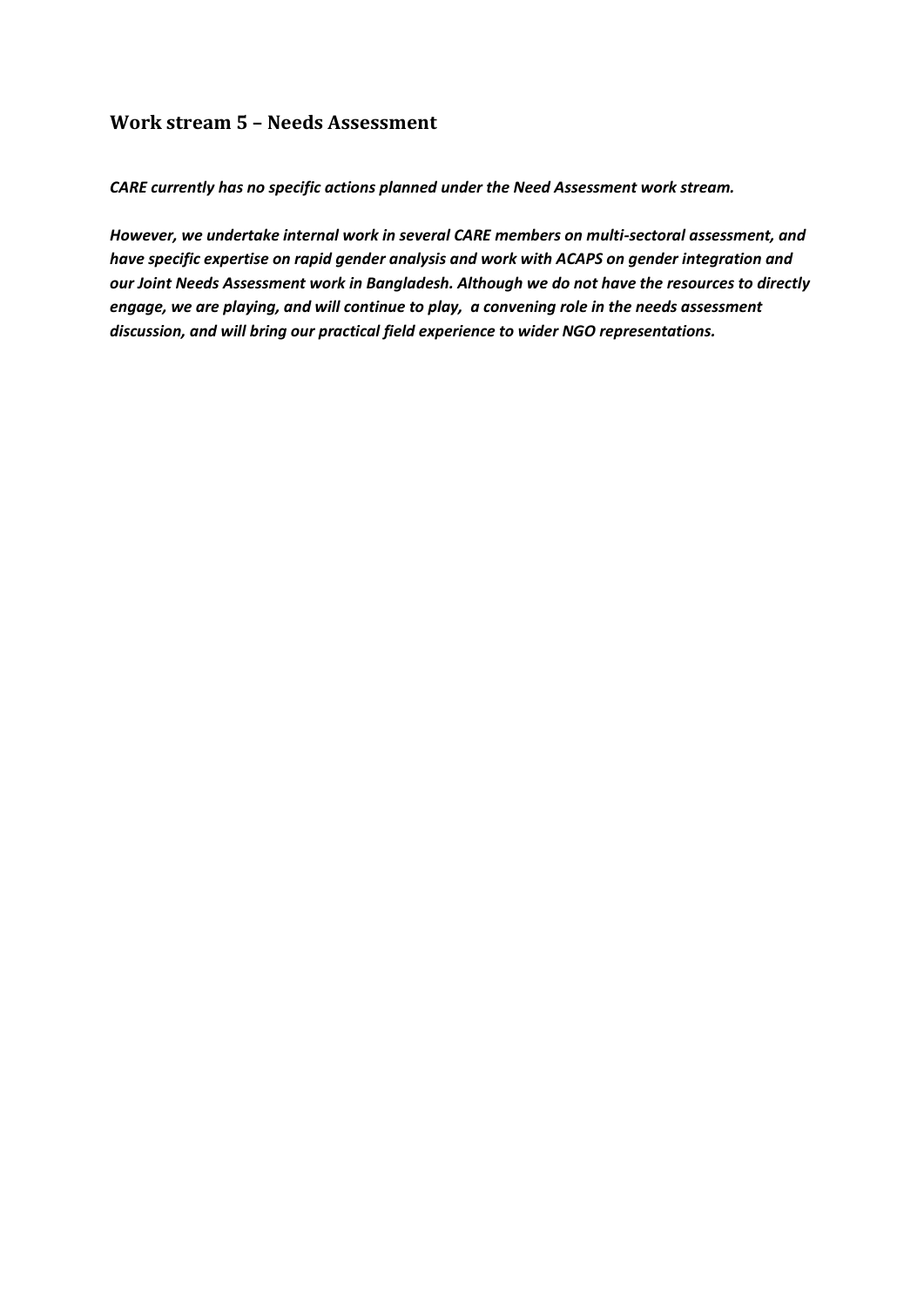## <span id="page-10-1"></span><span id="page-10-0"></span>**Work stream 6 – Participation Revolution**

#### **1. Baseline (only in year 1)**

Where did your organisation stand on the work stream and its commitments when the Grand Bargain was signed?

 *CARE has been actively involved in the development of the Core Humanitarian Standard on quality and accountability (CHS), is founding member of the CHS Alliance and at the signing of the Grand Bargain was commencing roll out. The CHS has been designed in such a way as to be verifiable.* 

#### **2. Progress to date**

Which concrete actions have you taken (both internally and in cooperation with other signatories) to implement the commitments of the work stream?

- *CARE is an SCHR member, and as such owns the actions of SCHR in taking co-convenorship of the Participation Revolution work stream of the Grand Bargain as reported collectively*
- *CARE is one of several SCHR members taking forward work to get a baseline as part of the first performance assessment against CHS commitments which is mandatory for CHS Alliance members. The baseline will therefore be developed from within its membership, of enablers and dis-enablers to effective participation of affected people in programming decisions.*
- *CARE has invested significantly in implementing the Core Humanitarian Standard (CHS) against a documented Action Plan including the alignment of CARE's well established Humanitarian Accountability Framework and related Quality & Accountability guidance as well as Key Performance Indicators for all CARE members. .*

#### **3. Planned next steps**

What are the specific next steps which you plan to undertake to implement the commitments (with a focus on the next 2 years)?

- *Continue the roll-out of the CHS*
- *Implementation of the improvement plan based on the findings from the CHS selfassessment 'Piloting Constituent Voice Approaches for enhanced accountability to crisis affected people'*
- *Participate in the developing SCHR workstreams on Participation.*

#### **4. Efficiency gains (optional for year 1)**

Please indicate, qualitatively, efficiency gains associated with implementation of GB commitments and how they have benefitted your organisation and beneficiaries.

 *CARE does not necessarily anticipate efficiency gains through our commitment to Participation – the priority for us is better, faster and more appropriate, relevant and responsive humanitarian assistance.* 

#### **5. Good practices and lessons learned (optional for year 1)**

Which concrete action(s) have had the most success (both internally and in cooperation with other signatories) to implement the commitments of the work stream? And why?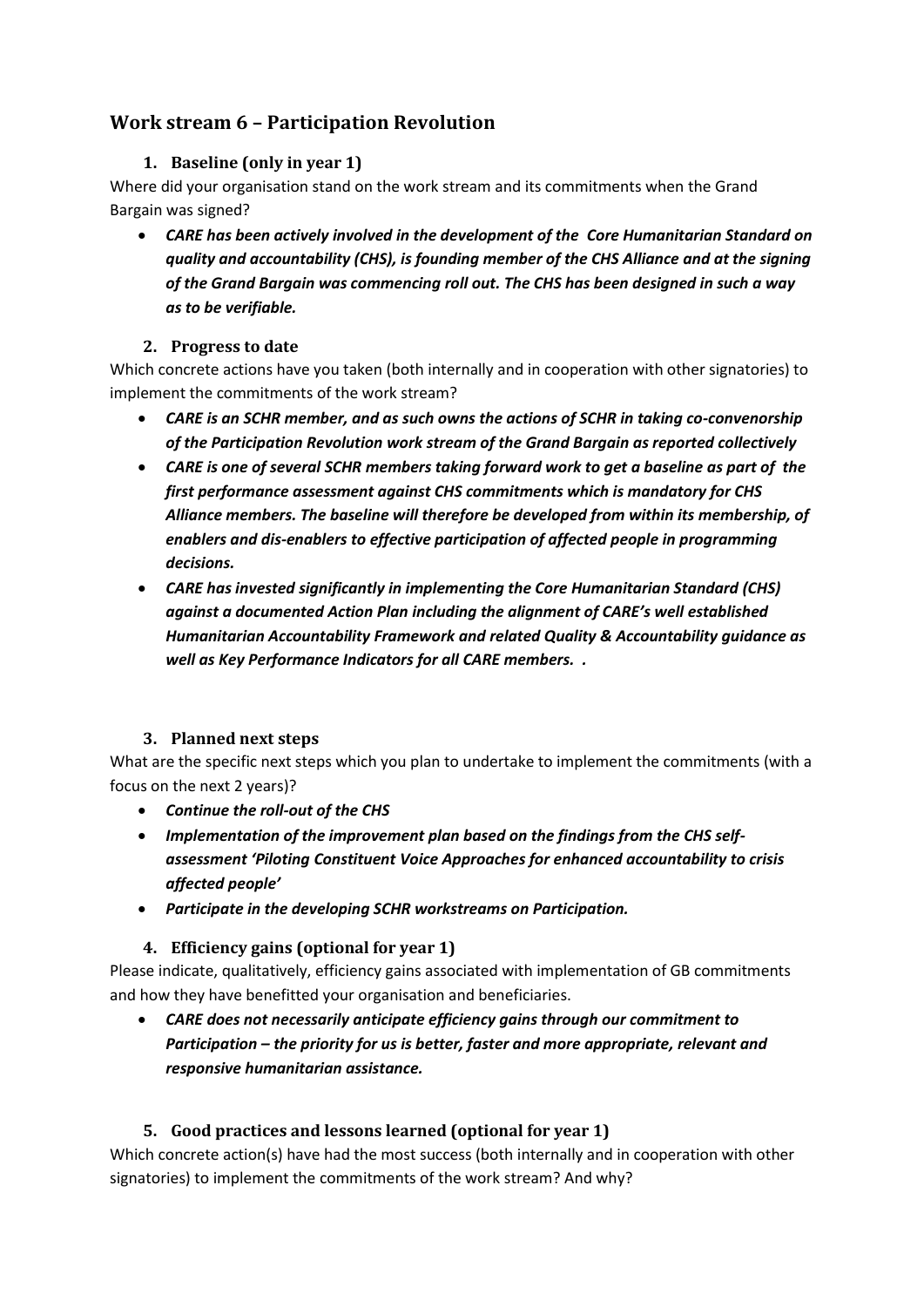*Nothing to report*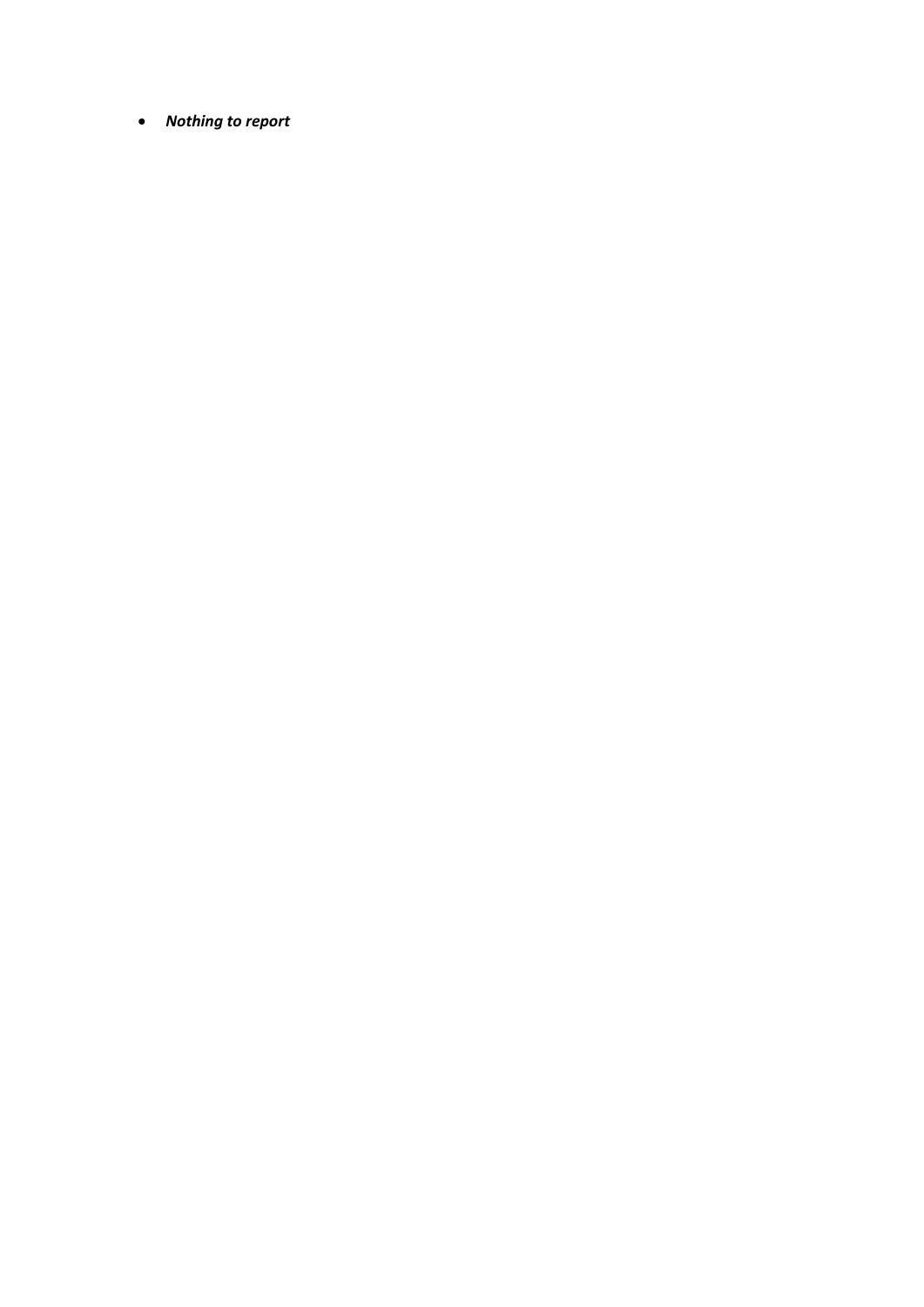## **Work stream 7 - Multi-year planning and funding**

*CARE currently has no specific actions planned under the Multi-Year Planning work stream.* 

*However, we already undertake multi-year planning, led by a number of our members, within the framework of a five-year Strategy available here:* 

*[http://insights.careinternational.org.uk/publications/working-for-poverty-reduction-and-social](http://insights.careinternational.org.uk/publications/working-for-poverty-reduction-and-social-justice-the-care-2020-program-strategy)[justice-the-care-2020-program-strategy](http://insights.careinternational.org.uk/publications/working-for-poverty-reduction-and-social-justice-the-care-2020-program-strategy)*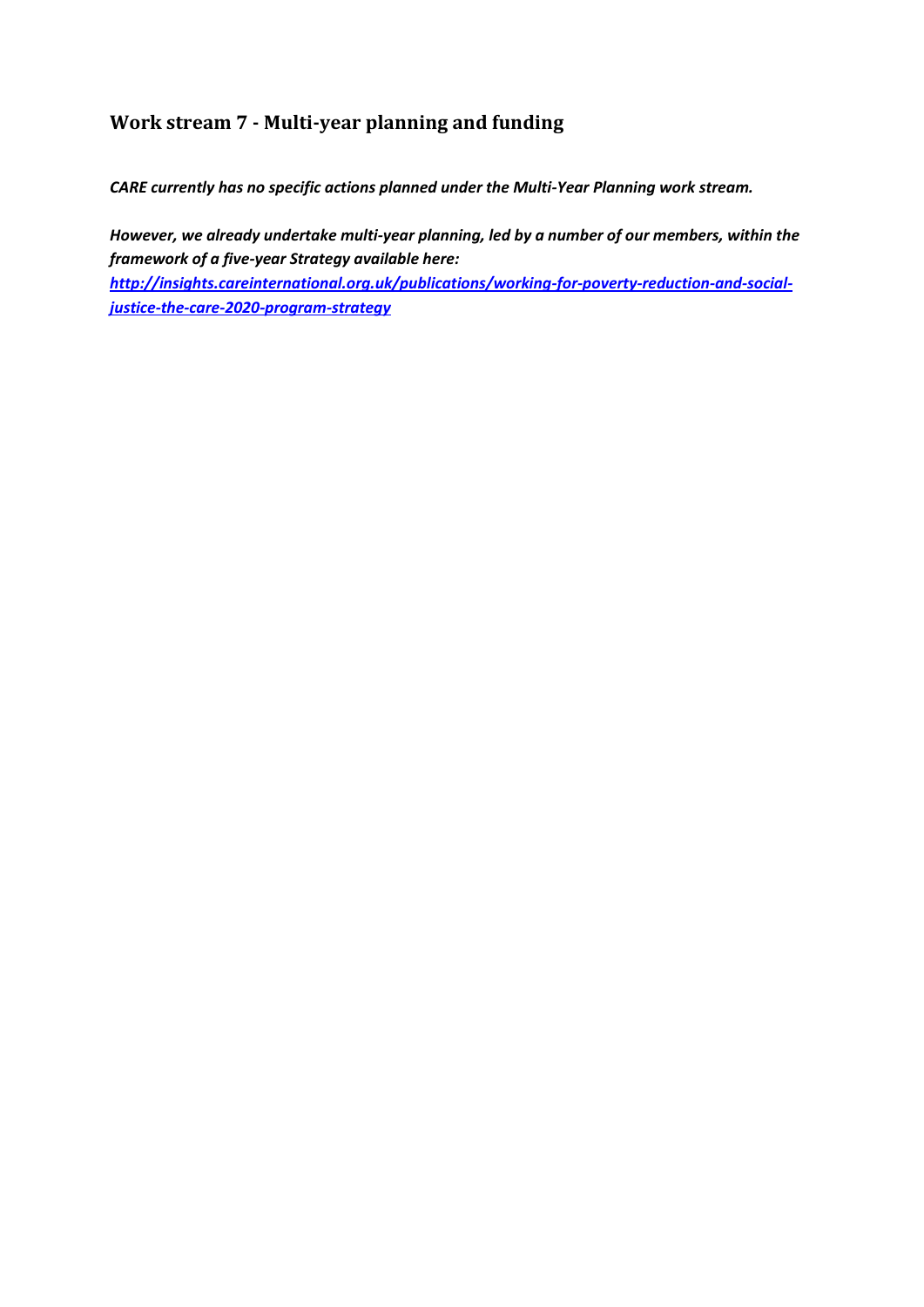## <span id="page-13-0"></span>**Work stream 8 - Earmarking/flexibility**

*CARE currently has no specific actions planned under the Earmarking/Flexibility work stream.* 

*However, CARE already minimises earmarking of directly raised funding provided to humanitarian response, and uses such un-earmarked funding to cover costs restricted by the earmarking of our institutional donors.*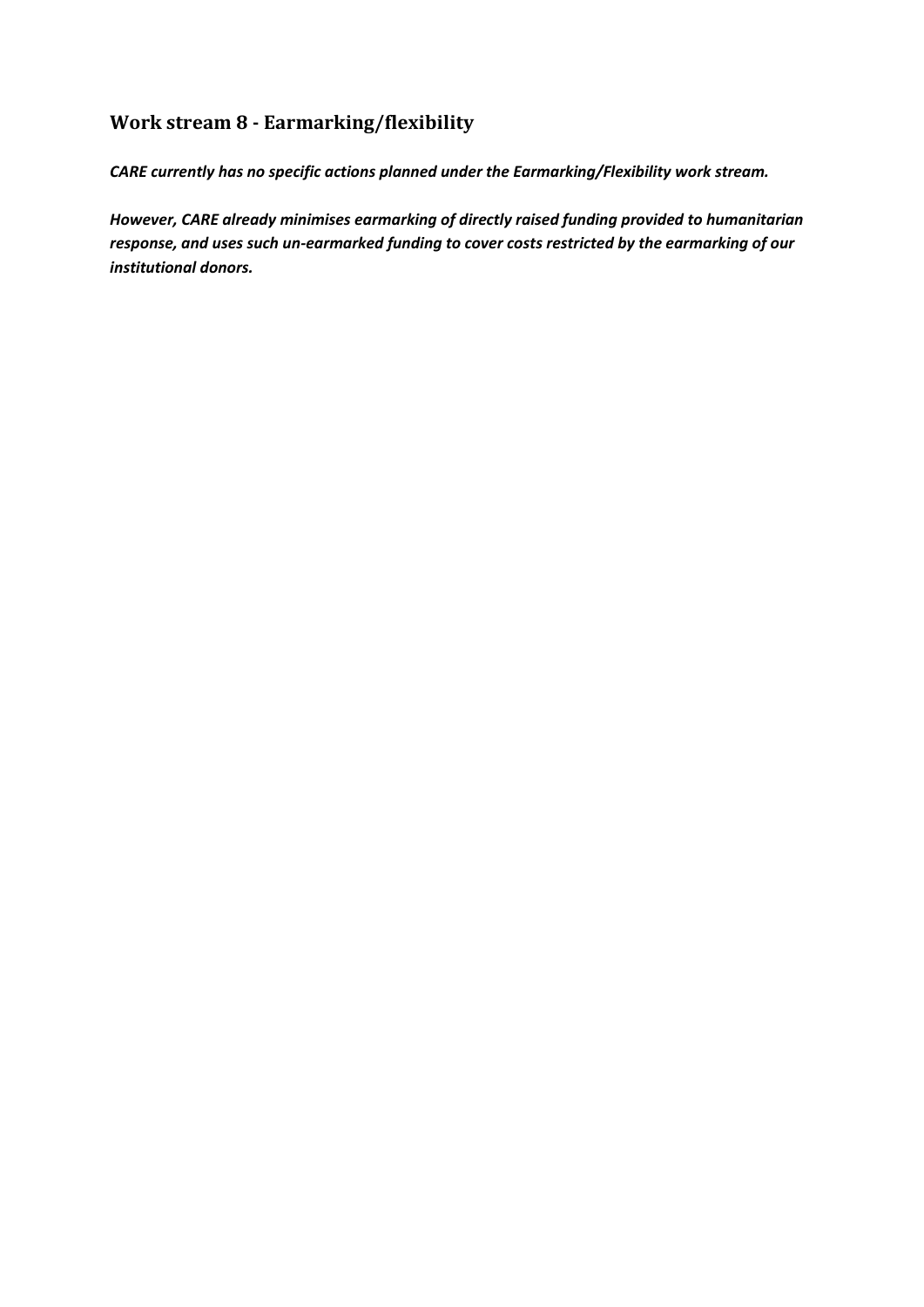### <span id="page-14-1"></span><span id="page-14-0"></span>**Work stream 9 – Reporting requirements**

#### **1. Baseline (only in year 1)**

Where did your organisation stand on the work stream and its commitments when the Grand Bargain was signed?

 *CARE has provided funding and leadership support to the ICVA-led less Paper More Aid initiative to advocate to donors to streamline and standardise reporting requirements based on compelling evidence-based research on the impacts of excessive reporting requirements.*

#### **2. Progress to date**

<span id="page-14-2"></span>Which concrete actions have you taken (both internally and in cooperation with other signatories) to implement the commitments of the work stream?

- *Since the signing of the Grand Bargain, CARE has increased its funding to the Less Paper More Aid initiative*
- *CARE has expressed interest in the Germany/ICVA led pilot of new reporting approaches and our country teams are actively engaged*

#### **3. Planned next steps**

<span id="page-14-3"></span>What are the specific next steps which you plan to undertake to implement the commitments (with a focus on the next 2 years)?

- *CARE will continue to support the Less Paper More Aid initiative, and will continue to actively advocate to donors and UN agencies for simplified and minimal reporting requirements.*
- *CARE will take part in the Germany/ICVA led pilot of new reporting approaches*
- *As part of its revised partnership approach CARE will move towards a position of asking no more of our partners in terms of reporting that we are required to provide to our donors.*

#### **4. Efficiency gains (optional for year 1)**

<span id="page-14-4"></span>Please indicate, qualitatively, efficiency gains associated with implementation of GB commitments and how they have benefitted your organisation and beneficiaries.

*Nothing to report*

#### **5. Good practices and lessons learned (optional for year 1)**

<span id="page-14-5"></span>Which concrete action(s) have had the most success (both internally and in cooperation with other signatories) to implement the commitments of the work stream? And why?

*Nothing to report*